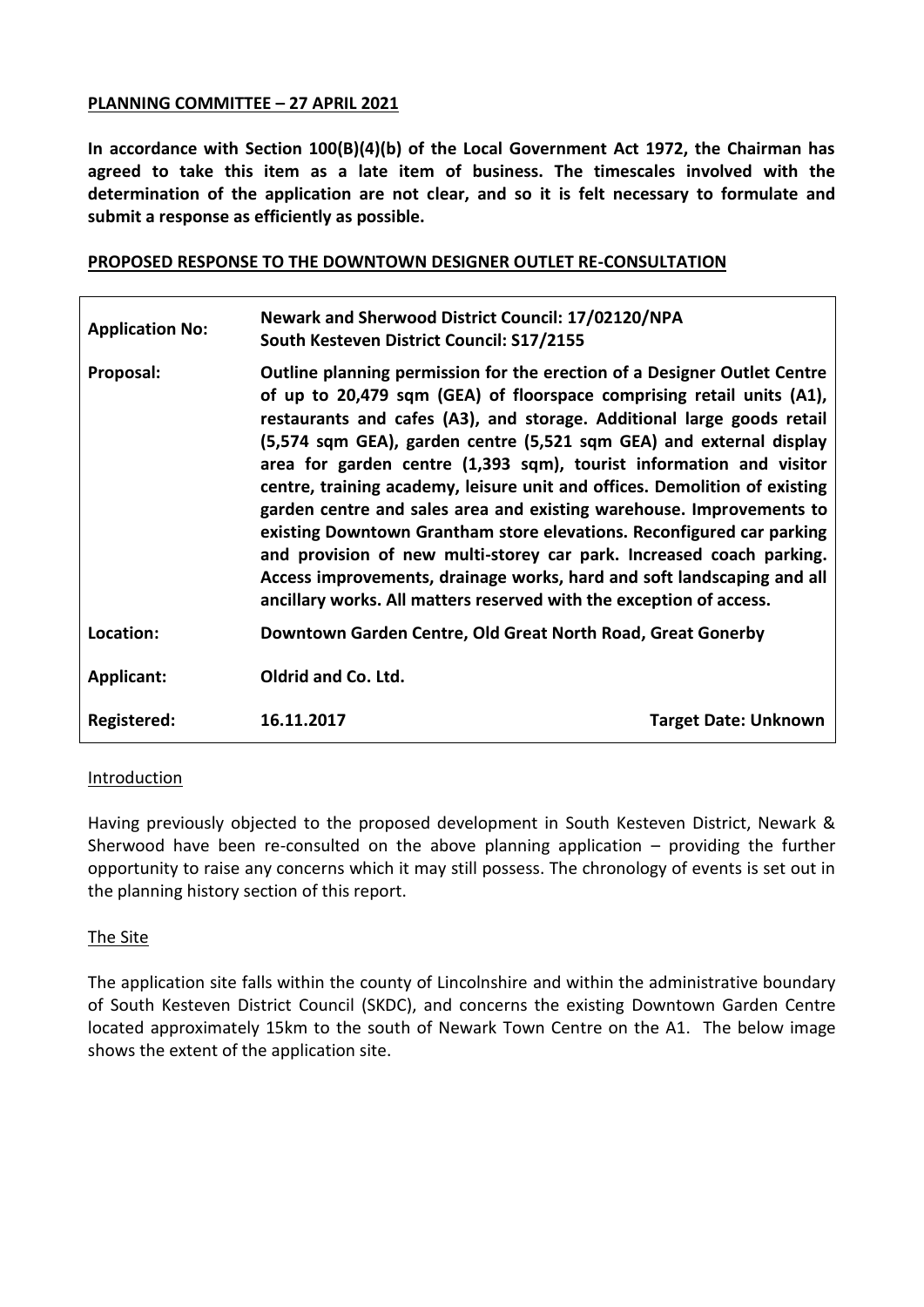

# Relevant Planning History

Officers previously provided a holding objection in December 2017 to the proposed development until such time as the outcome of the application at Tollemache Road on land south of Grantham (17/01380/NPA, S17/1262) was determined. This concerned a Designer Outlet Village, comprising of two phases. With up to 20,479 sqm (gross) of floorspace comprising retail units (A1), restaurants and cafes (A3), management suite and tourism unit, play areas and parking for up to 1,675 cars and 13 coaches in the first phase. Followed by up to 12,550 sqm (GEA) of floorspace comprising retail units (A1), restaurants and cafes (A3), hotel and up to 709 car parking spaces within the second phase. Consent was duly granted and that application is now being implemented.

Following the decision made at the meeting of Newark & Sherwood's Planning Committee on the 8th May 2018, the District Council lodged a strong objection in January 2019. This was followed by a further objection in May 2019, both sets of correspondence are appended to this report. The grounds of these objections, were based around the failure to pass the Sequential Test and the forecast impact on the vitality and viability of Newark Town Centre. Nevertheless South Kesteven resolved to grant permission for the Downtown proposal (17/02120/NPA, S17/2155) in February 2019, subject to a Section 106 agreement. Subsequent to that decision Newark & Sherwood formally requested that the Secretary of State recover the application for determination, which proved to be unsuccessful. It is understood that the contents of the Section 106 have now been agreed, though the agreement remains unsigned.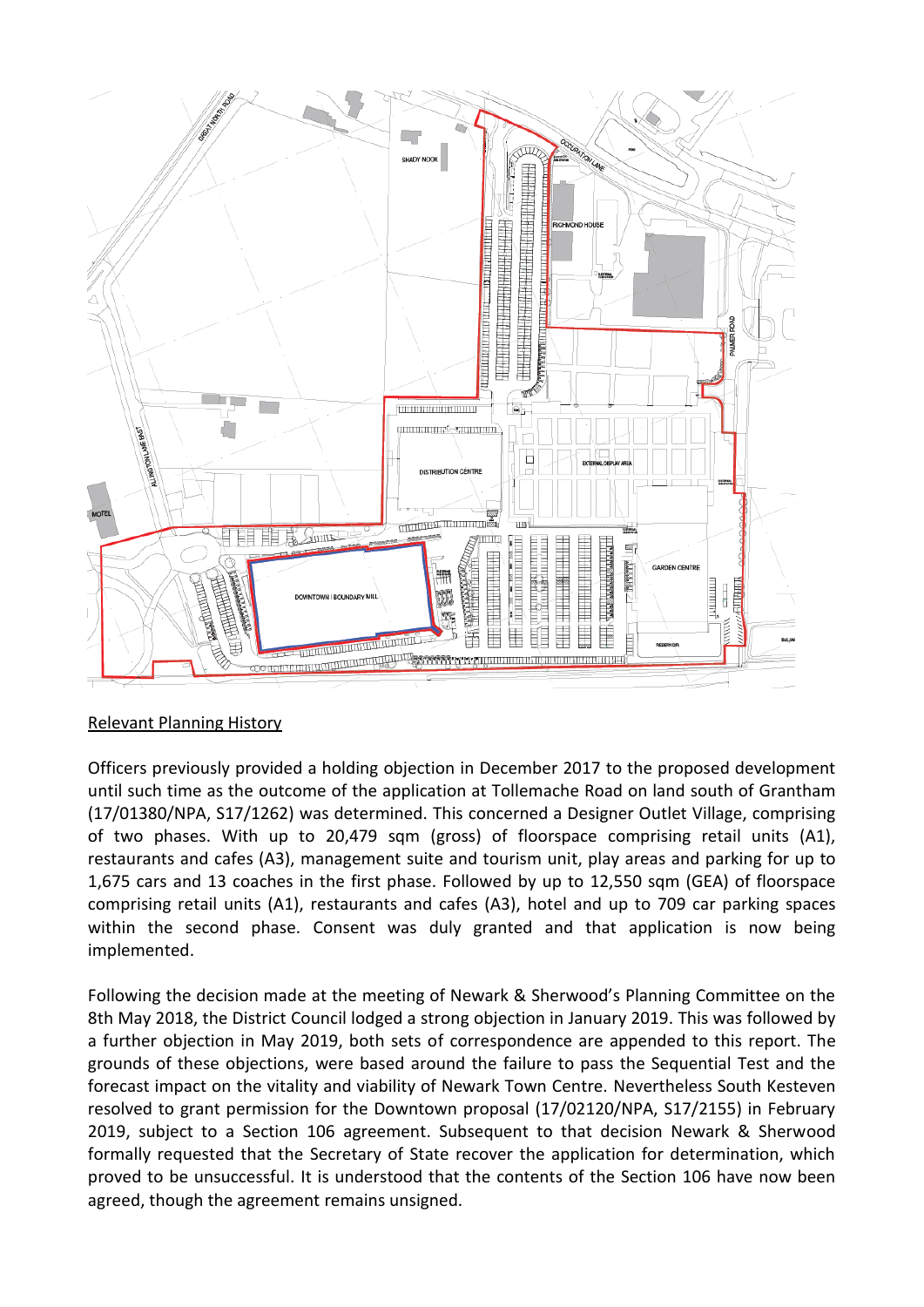In the intervening period, adoption of the South Kesteven Local Plan occurred in January 2020. Which, in the view of the determining Authority has resulted in a change of planning context- with the effect that it feels it to be necessary to return the application to its Planning Committee for ratification.

### The Proposal

The development proposal seeks outline consent for up to 31,574 sqm (gross) retail floorspace with the bulk of this (20,479 sqm) accommodated within a 'designer outlet' (comprising some 107 shops ranging between 57 and 474 sqm (gross)) and a lesser order of new floorspace for a new Downtown@Home store and replacement Downtown Garden Centre (5,574 and 5,521 sqm (gross) respectively). In addition A3 leisure floorspace (1,252 sqm (net) and a separate 2096 sqm (gross) of D2 leisure floorspace are also proposed. Cumulatively the proposal concerns some 33,670 sqm (gross) of new floorspace in an out-of-town location.

The applicant anticipates that the outlet will act as the principal attractor, drawing visitors from 'far afield'. With the business model proposing to consist of high-end, premium retailers and brands not available in nearby town centres, specialising in the sale of heavily discounted outlet stock. Downtown@Home's offer will be around 'bulky' goods including furniture, electricals and lighting over two floors. The replacement Garden Centre would result in a net reduction in floorspace for this use, down from the current 8,403 sqm (gross).

In terms of the leisure uses, the A3 offer comprises 'family friendly' restaurants and cafes, intended to support the retail offer, and to 'establish' the destination as well as to increase 'dwelltime'. With respect to the D2 uses, these are designed to provide opportunities for a range of indoor activity-bases uses. The most up-to-date layout supporting the application is provided below.

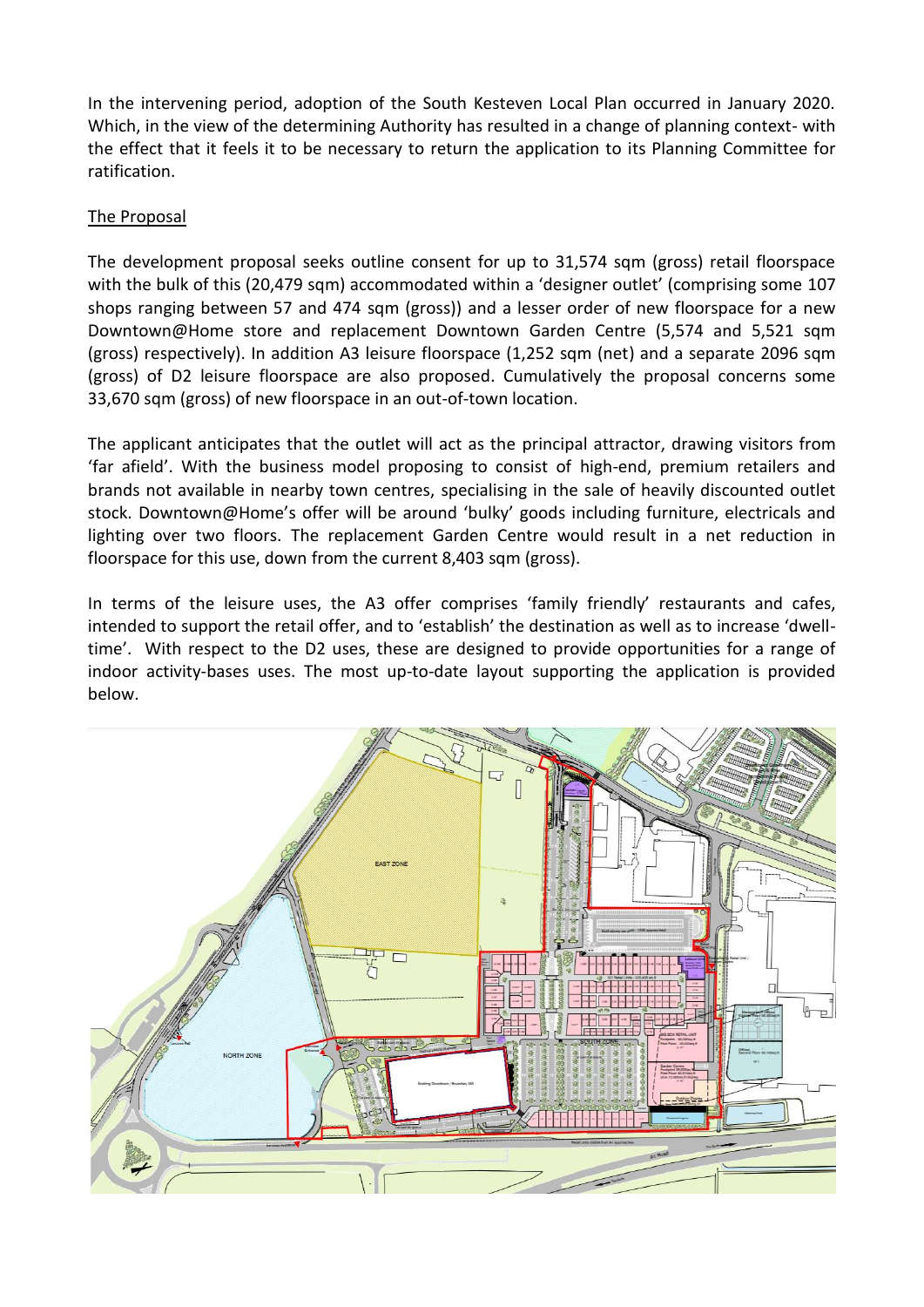# Consultations

N/A

# Planning Policy Framework

NSDC have received the application as a consultation request and therefore it remains that SKDC will be the determining authority for the application. SKDC will assess the application against their adopted Development Plan. Notwithstanding this, the NPPF and its associated guidance, will form part of the material considerations on which SKDC will make their judgement against.

# **Comments of the Business Manager – Planning Development**

The following comments are offered in respect of the proposed development.

# *Principle of Development*

The site is in an out-of-town location and is not allocated for retail purposes by SKDC. As a consequence the application will need to pass the Sequential and Impact tests, present within national policy.

# *Sequential Test*

National policy operates a 'sequential approach' towards 'main town centre uses' such as those proposed through this application. Under which, these uses should be located in town centres, then in edge of centre locations; and only if suitable sites are not available (or expected to become available within a reasonable period) should out of centre sites be considered. Where an application fails the Sequential Test then national policy is clear that it should be refused.

Through its previous comments the District Council has accepted that there is no single 'reasonably available' site within Newark & Sherwood which is both capable of accommodating the development as a whole, and sequentially preferable to that on which consent is sought. Notwithstanding this the District Council considered that it would be appropriate to disaggregate the uses for the purposes of applying the Sequential Test. With the designer outlet, large format retail, leisure and offices uses being isolated from one another. The failure to consider the availability of alternative sites on this basis, led to the conclusion that the Sequential Test had not been passed – a position maintained within both objections made by this Council.

Since the proposal was last considered the flexible role of the office space/hub has been amended, with that floorspace now intended to directly serve office and staff functions for the designer outlet and operator (Oldrids). To continue to push for this element to be disaggregated would therefore seem disproportionate, though it is recommended that appropriate controls are sought– to ensure that any change in occupier requires permission. Notwithstanding this the previous concerns around the outlet, large format retail and leisure uses remain. It is therefore recommended that the Sequential Test objection be continued.

# *Impact Test*

Through national policy the application will be required to test its impact on existing, committed and planned public and private investment in a centre or centres in the catchment area of the proposal. Alongside the impact of the proposal on town centre vitality and viability, including local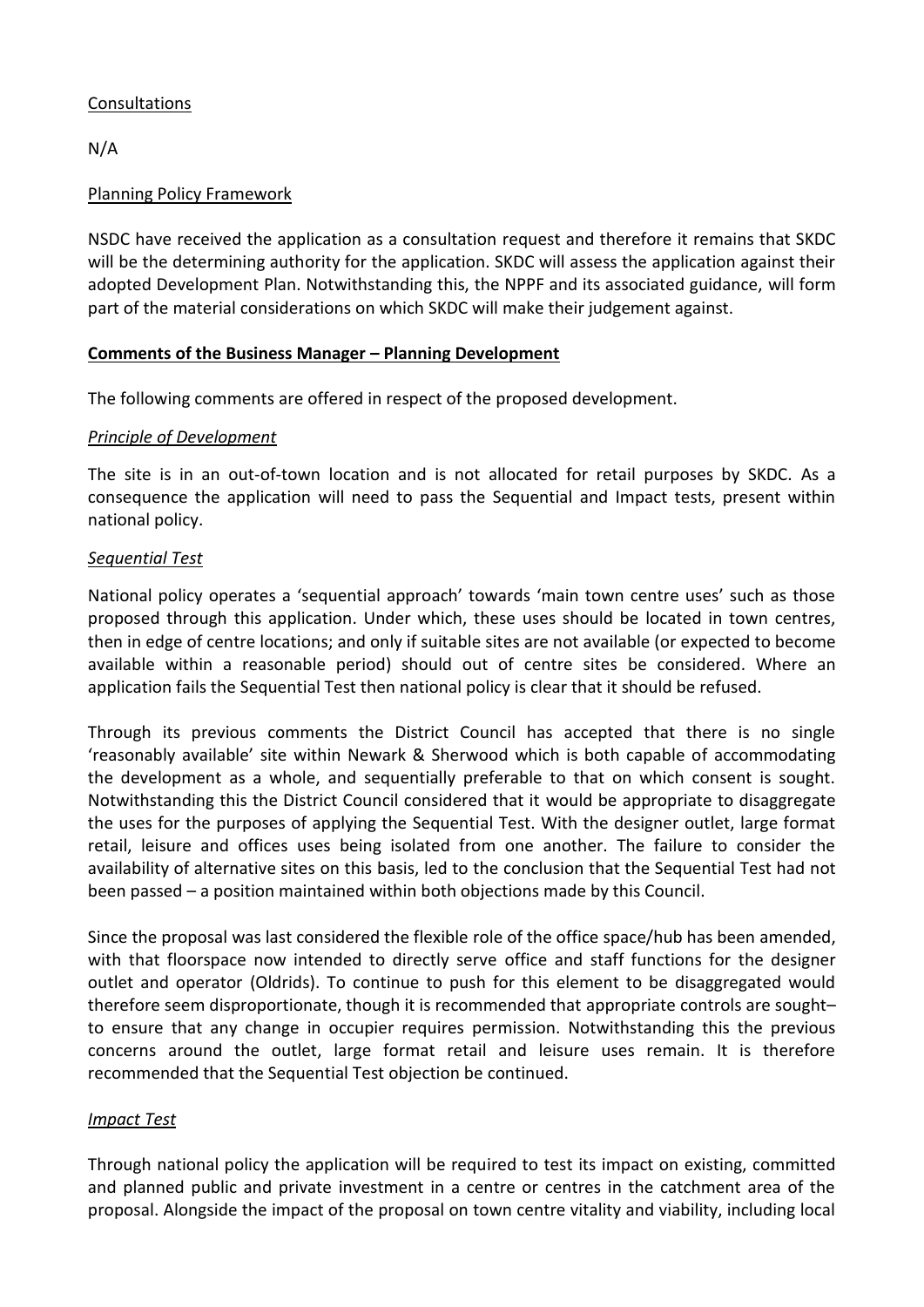consumer choice and trade in the town centre and the wider retail catchment. Where a proposed development has a significant adverse impact on one or more of those considerations, then it should be refused.

Up to this point the District Council's consideration of impact has been guided by input from Carter Jonas, and then subsequently Lambert Smith Hampton. The original impact assessment by the applicant (October 2017) suggested that the proposed development would have a solus impact (i.e. that from the development alone) on Newark Town Centre of £5.1m (3.7%), rising to £7.5m (5.4%) when considered cumulatively (alongside other committed development). However the forecasting carried out by Carter Jonas for Newark & Sherwood (February 2018) placed this at £7.4m (5.4%) on a solus basis, and £11.8m (8.6%) cumulatively. Member's considered this evidence and agreed that the application would have a significant adverse impact on Newark Town Centre. Consequently this formed part of the District Council's first objection.

Following this objection the applicant undertook further sensitivity testing, with a revised position over impact being made available in November 2018. This sought to consider the cumulative impact of the proposal at Downtown and the Tollemache Road permission both being implemented. With the applicant deeming this as being likely to have a £12.8m (6.79%) impact on Newark Town Centre, under their worst case scenario. The subsequent advice provided by Lambert Smith Hampton did not revisit the Carter Jonas modelling, emphasising that under the applicants revised figures it still remained below the level previously forecast in that advice. Notwithstanding this, even taking the applicant's figure it was recommended that, within the *'current economic and retail climate an impact of 6.8% could on the face of it be deemed to be 'significantly adverse' and therefore contrary to the NPPF test (as set out in para 89)'*. This was reflected in the second objection made by the District Council.

The applicant has prepared new retail impact information (dated July 2020) to support the proposal. This now forecasts a solus impact on Newark Town Centre of £3.9m (3.6%) in 2025, falling below the level identified in the October 2017 assessment - and in percentage terms sitting above that modelled for the nearest centre of Grantham at 3.2% (£5.2m). Their assessment of the cumulative impact has sought to take account of the competition which would occur between the application proposal, and the consented scheme at Tollemache Road. This has been achieved through modelling a range of scenarios with lower sales densities. Under the worst case scenario (a reduction of 25% in the sales densities of both schemes) the applicant puts the cumulative impact on Newark Town Centre, at £11.2m (8.1%). Thus exceeding the level of impact this Authority has previously objected to.

In considering the implications of this forecast impact, the applicant refers to the variation of Condition 25 (18/01137/OUTM) of the retail consent off Northgate, Newark approved in June 2019. Taking the line that the application took account of the two South Kesteven schemes and concluded that the proposed variation would not be detrimental to the vitality and viability of Newark Town Centre. However as outlined in the advice provided by Lambert Smith Hampton (dated 28<sup>th</sup> May 2019) the applicant did not take account of any commitment, other than that of the original outline planning permission on the Northgate site. Accordingly the two South Kesteven schemes were not factored into the assessment of cumulative impact. Indeed given that there is no signed Section 106 agreement, and so no valid planning permission, there was no formal planning commitment at the Downtown site to take account of. Whilst both schemes (caveated as a resolution to grant in the case of Downtown) should have been taken account of in assessing the Northgate proposal – it is evident that this did not occur. The positive determination of that particular proposal therefore has no bearing on how impact should be considered in this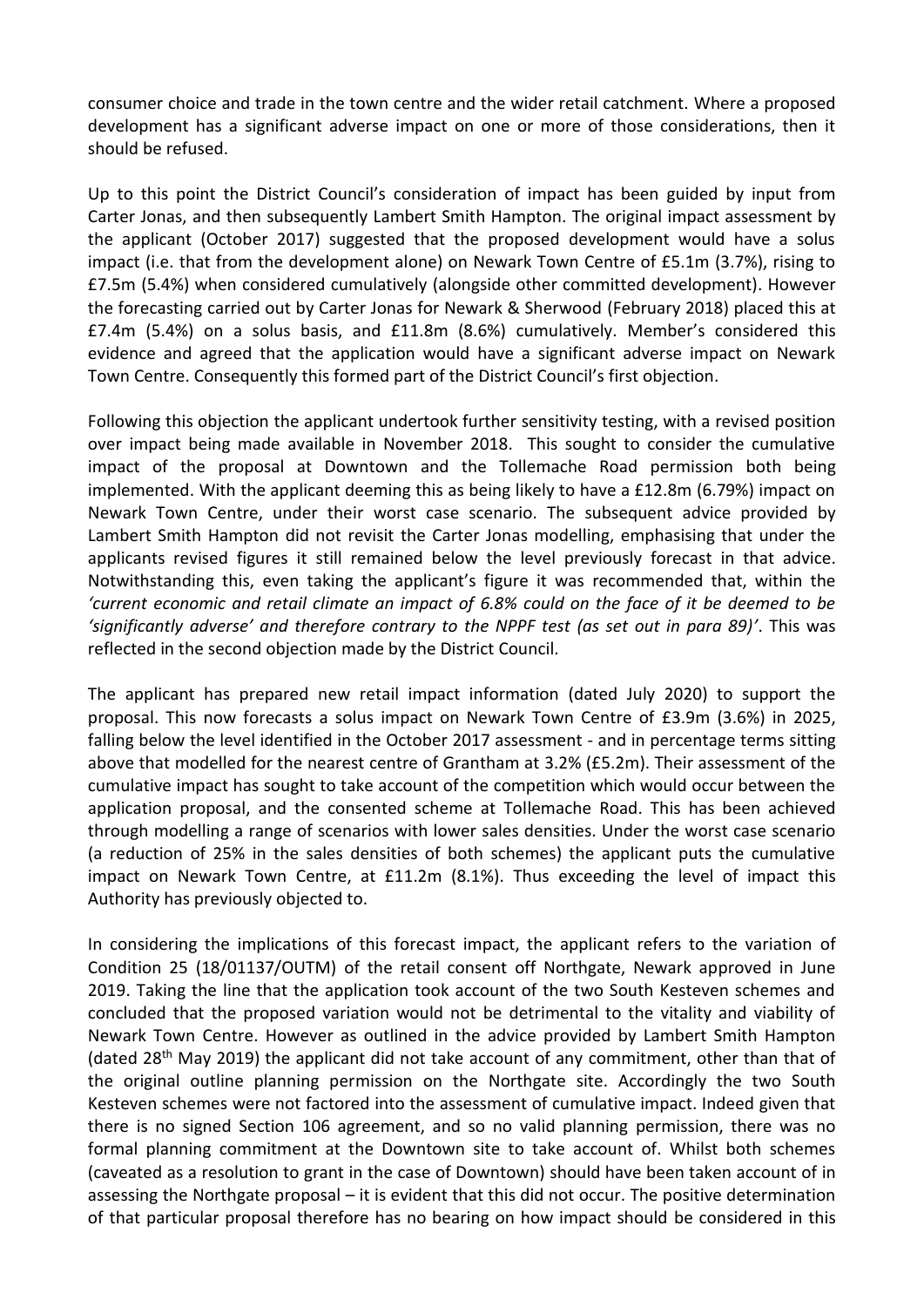#### instance.

Supplementing the applicant's case, is a health check of Newark Town Centre, which concludes that it remains an attractive and healthy town centre which is performing well. It is worth noting that the health check has not been supported by site visits – with those previously undertaken at earlier stages being relied upon. Instead data around composition and vacancies etc. have been drawn from other data sources – including our own Town Centre and Retail Study (2016), an Experian Goad report (July 2019) and a Promis report on Newark (April 2020). This is despite annual retail monitoring information compiled by the District Council being publically available.

With respect to vacancies the applicant draws on figures from Goad reports undertaken in 2015 and 2019, calculating there to be 54 vacant units or 12.9% of the total units - slightly above the national average of 11-12%. However the Council's most recent Retail Monitoring Report (2019/20) has this higher, at 61 units (9.21%). The difference in percentage figures, suggests a disparity in what the two assessments have taken to represent the Town Centre. Nevertheless the number of units is higher within our own evidence base. Furthermore the applicant has sought to minimise the effect of the vacancies by suggesting that the majority are located on secondary shopping streets. This is however not a position reflected within the District Council's figures which show close to half the vacancies (28 units) as being located within the Primary Shopping Frontage, with lesser numbers found within the Secondary Shopping Frontage (17 units) and the remainder of the Town Centre (16 units). It is considered that the vacancy rate is in reality worse than that taken account of by the applicant, both in numeric terms and with respect to its distribution. This has the effect of undermining the robustness of the health check, and it should also be noted that in both instances the data referred to above will not take full account of the effects of the Coronavirus pandemic on the high street.

The fact that Newark has been successful in securing the maximum funding (£25m) available as part of the Government's Towns Fund initiative is of relevance. Through which the aim is to drive the sustainable economic regeneration of Towns, and deliver long-term economic and productivity growth. Clearly the Town Centre represents a key element within this, with the regeneration of the vacant Marks & Spencer's unit a specific objective. Beyond the landmark schemes emerging through the Bid, it will also be necessary to deliver supplementary measures to support and rejuvenate the Town Centre over the coming years. Even before Newark was deemed to face sufficient challenges to be successful in its Towns Fund bid- and the further negative effects of the Coronovirus pandemic emerged – the Town Centre was found to be vulnerable to competition from higher order centres, investment in out-of-centre shopping/leisure destinations and the growth in internet shopping. This vulnerability is likely to have increased as a result of an acceleration in the trends which are undermining the vitality and viability of Town Centres. Should these vulnerabilities continue to grow unchecked, then there is the potential that the success of planned investments and policy objectives around the future of the Town Centre could be undermined.

Accordingly, it is not considered that the applicant has satisfactorily demonstrated Newark Town Centre to be both vital and viable to the extent that a cumulative trade diversion of £11.2m (8.1%) could be withstood without this resulting in significant adverse impact. Indeed it is again worth underlining that even the latest figure remains below that modelled on behalf of the District Council at the earlier stages of this application.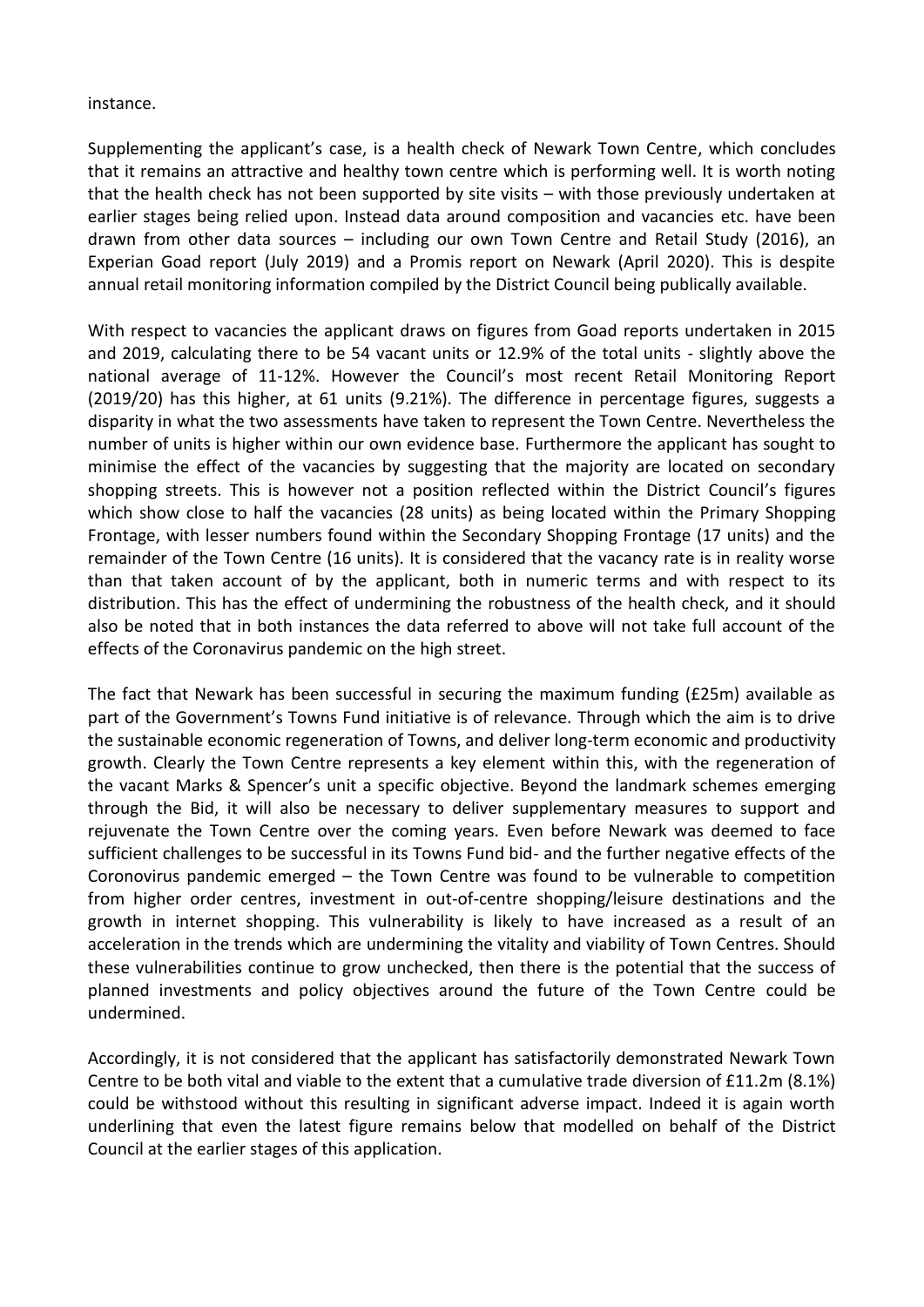### *Controls*

A range of controls have been included within the Section 106 agreement, intended to limit the operation and trading of the proposed development. This includes a 'no poaching' clause, through which existing retailers in Grantham, Newark and Balderton are not permitted to occupy space within the development unless they commit to maintaining a town centre presence for at least five years. This applies to both the existing and proposed retail floorspace. This included restricting occupation of the 'Designer Outlet Centre' to 'Tier 1 retailers' and a 'no poaching clause'. It was considered that 'Tier 1 retailer' represented a nebulous term - which could include mass market retailers found in Newark such as (at the time) Marks and Spencer and Next. The District Council also expressed concerns around the poaching clause, both with respect to its limiting to 5 years and the ability to properly enforce such an obligation. There would be a lack of clear definition to what retailing firms would be affected by the clause, given modern retailing practices. For example would the restriction relate to a fascia name over the shop, or to the identity of a group which may own multiple retailing brands? Consequently it was not considered that the proposed measures would be effective in mitigating the forecast cumulative impact, with objections being made on this basis.

It is now understood that the Section 106 lists a range of 'permitted Class A1 retailers', whilst the A1 use class has now been subsumed into the new E use class this approach does give greater clarity over the type of retailer the scheme seeks to attract. Notwithstanding this, there are a number of prominent retailers on the list which do have a presence within the Town Centre. This includes Pandora, White Stuff and Phase Eight, furthermore it is also the case that many of the independent stores within the Town Centre will stock a product range from other retailers included on the list (Oxygen and Masdings being two such examples). These independent retailers will in reality also find themselves in competition with elements of the proposal, given the overlap in offer. The independent sector within Newark Town Centre is a key component of its vitality and viability. In addition, were the scheme prove unable to attract the type of retailers anticipated – then the determining Authority would likely come under pressure to ease this control, and accept the presence of other retailers commonly found within a Town Centre such as Newark's. This underlines why the concerns over the effectiveness of the 'no poaching' condition remains important.

There remain significant concerns around the effectiveness and enforceability of the controls within the Section 106 agreement. It is not considered that, as proposed, they are capable of bringing the impact of the proposal to a level below that of significant adverse. It is therefore recommended that the District Council maintain its previous objections on this matter.

However, were SKDC minded to ratify the approval then it is important that the permission and the controls attached to it are precise and effective. The concern here arises through the reference to A1 within the description of development, and in some of the proposed measures to control a permission. It is important that the implications from the removal of the A1 use class, and the much wider permitted development rights offered by the replacement E class are properly reflected. It is therefore recommended that the response from the District Council suggest that, if approved, the permission and its associated controls need to be tightened and the permitted uses more clearly defined.

#### *Proposed Approach*

The timelines around determination of the application are not clear, and so it is advised that the